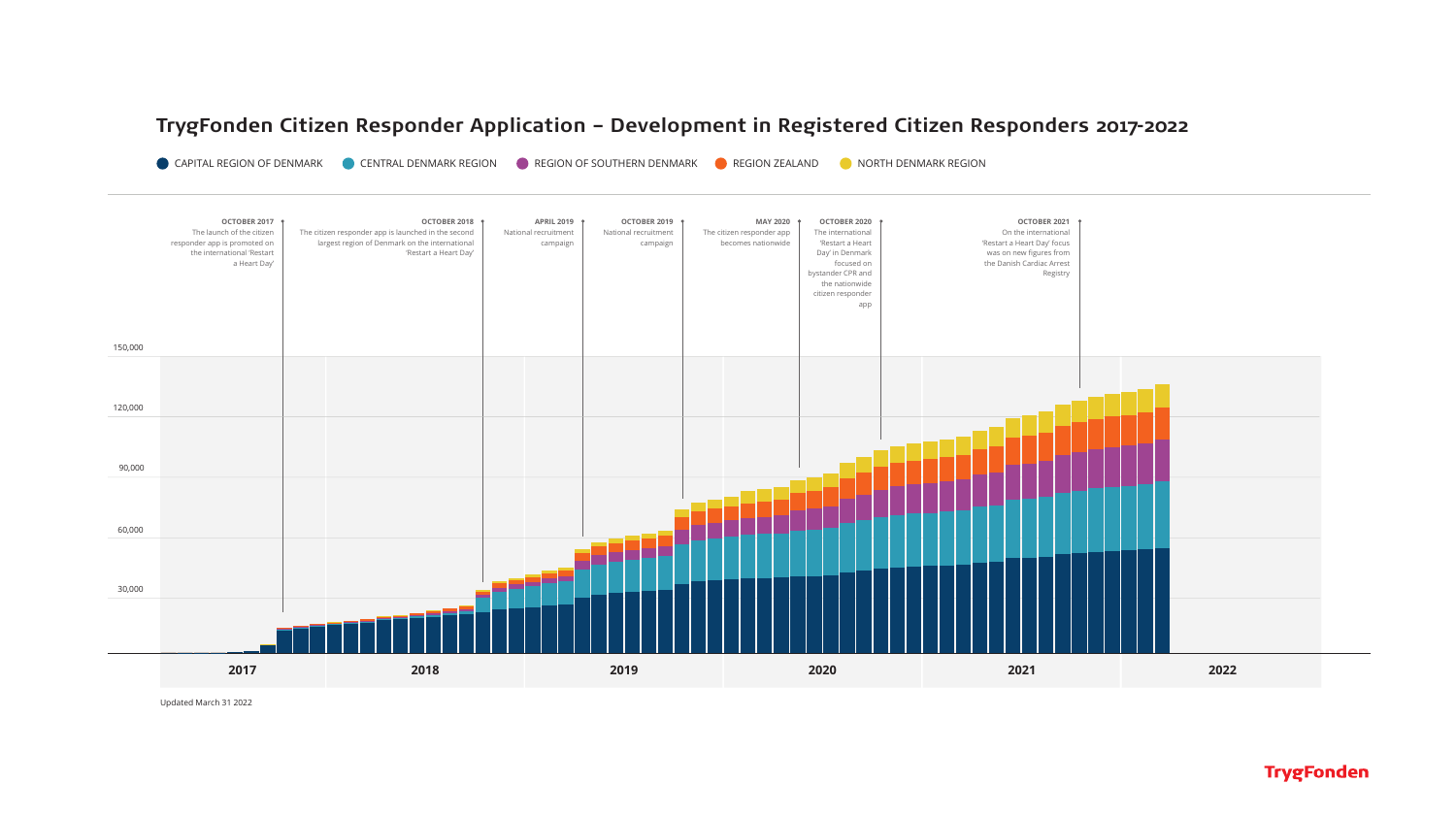## TrygFonden Citizen Responder Application – Development in Registered Citizen Responders 2017-2022

TOTAL ● CAPITAL REGION OF DENMARK ● CENTRAL DENMARK REGION ● REGION OF SOUTHERN DENMARK ● REGION ZEALAND ● NORTH DENMARK REGION



Updated March 31 2022

**TrygFonden**